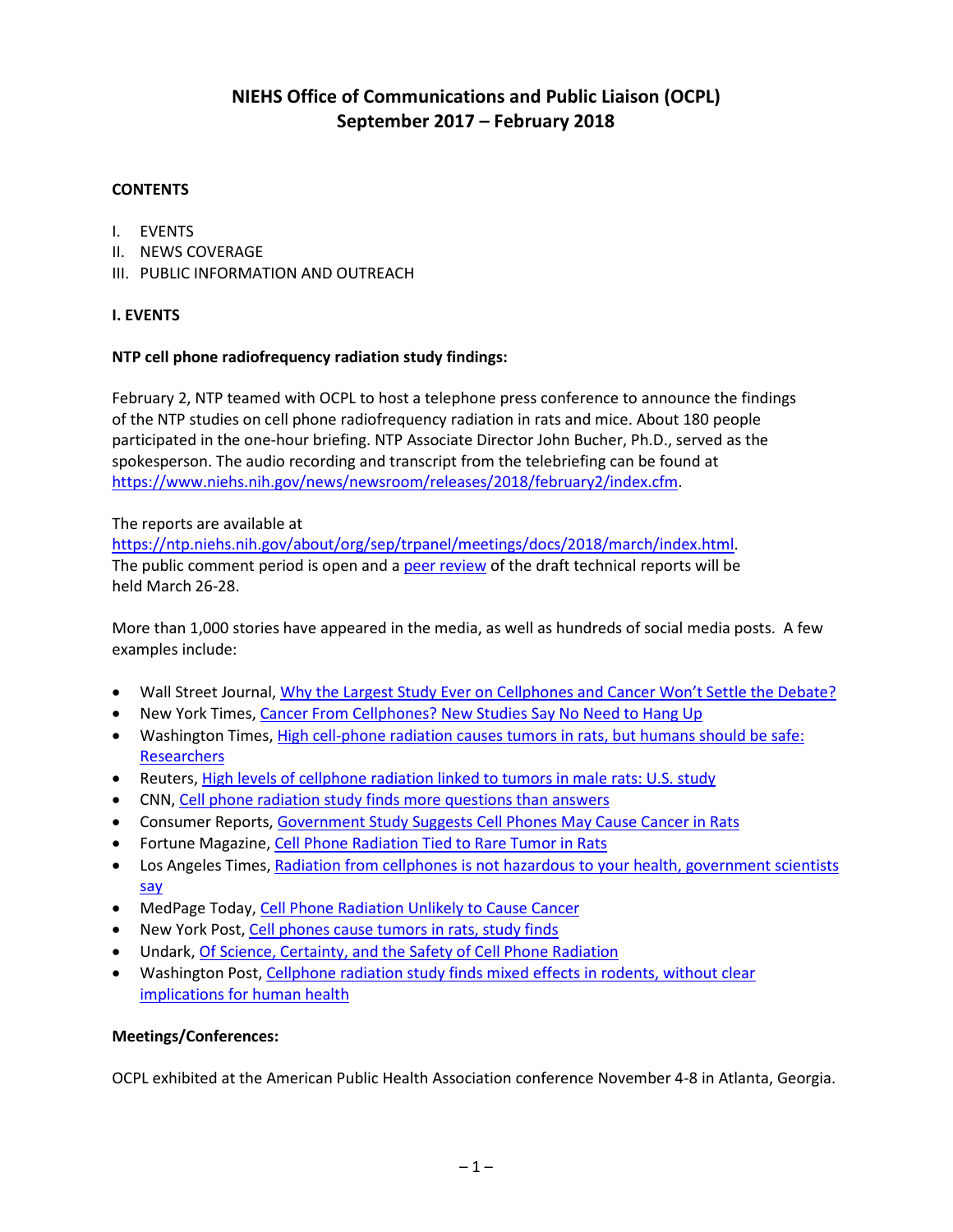OCPL will be exhibiting at the following conferences in early 2018:

- American Academy of Allergy, Asthma, and Immunology conference March 3-5 in Orlando, Florida.
- Society of Toxicology Annual Meeting and ToxExpo March 12-14, in San Antonio, Texas
- Health Journalism conference April 12-15 in Phoenix, Arizona
- American Thoracic Society conference May 20-22 in San Diego, California

### **Promotional materials were developed for the following NIEHS events/activities:**

- Women's Health Awareness Day April 7
- Keystone Lecture with Maureen Lichtveld February 13
- NIEHS Annual Awards January 31
- ICCVAM Strategic Roadmap January 30
- Keystone Lecture with Lee Ferguson January 24
- Distinguished Lecture with Michael Snyder January 16
- CFC Charity Fair January 10
- Keystone Lecture with Riley Dunlap December 13
- Distinguished Lecture with Catherine Dulac December 12
- Warehouse Grand Opening Map/Legend December 11
- Giving Tree November/December
- CFC Holiday Decorating Contest November 27
- Scholar's Connect Fall Presentation November 17
- Veteran's Day Event November 8
- Science Days November 2-3
- CFC Campaign October-January
- Keystone Lecture October 18
- Falk Lecture October 10
- Engaging Diverse Partners: Strategies to Address Environmental Public Health September 20-22
- Global Environmental Health Day September 15
- Workshop on Telomeres as Sentinels for Environmental Exposures, Psychosocial Stress, and Disease Susceptibility – September 6-7
- Keystone Lecture Series seminar on Assessing Telomere Length and Telomerase Activity in Twin and Unrelated Astronauts – September 5
- Keystone Lecture Series seminar on Place, Culture, and Health: Risk and Protection in Native Americans – August 17

*See the monthly newsletter [Environmental Factor](https://www.niehs.nih.gov/news/newsletter/2017/5/) for a comprehensive report of institute events.*

### **II. NEWS COVERAGE**

### **Press Releases**

February 2, [High exposure to radiofrequency radiation \(RFR\) in rodents](https://www.niehs.nih.gov/news/newsroom/releases/2018/february2/index.cfm) announced results of NTP cell phone radiofrequency radiation studies in mice and rats.

February 1, [Telephone Press Conference: NTP Draft Conclusions for Radiofrequency](https://www.niehs.nih.gov/news/newsroom/releases/2018/february1/index.cfm) Radiation Studies in [Rats and Mice](https://www.niehs.nih.gov/news/newsroom/releases/2018/february1/index.cfm) alerted media of a teleconference February 2 to discuss results of the NTP studies above.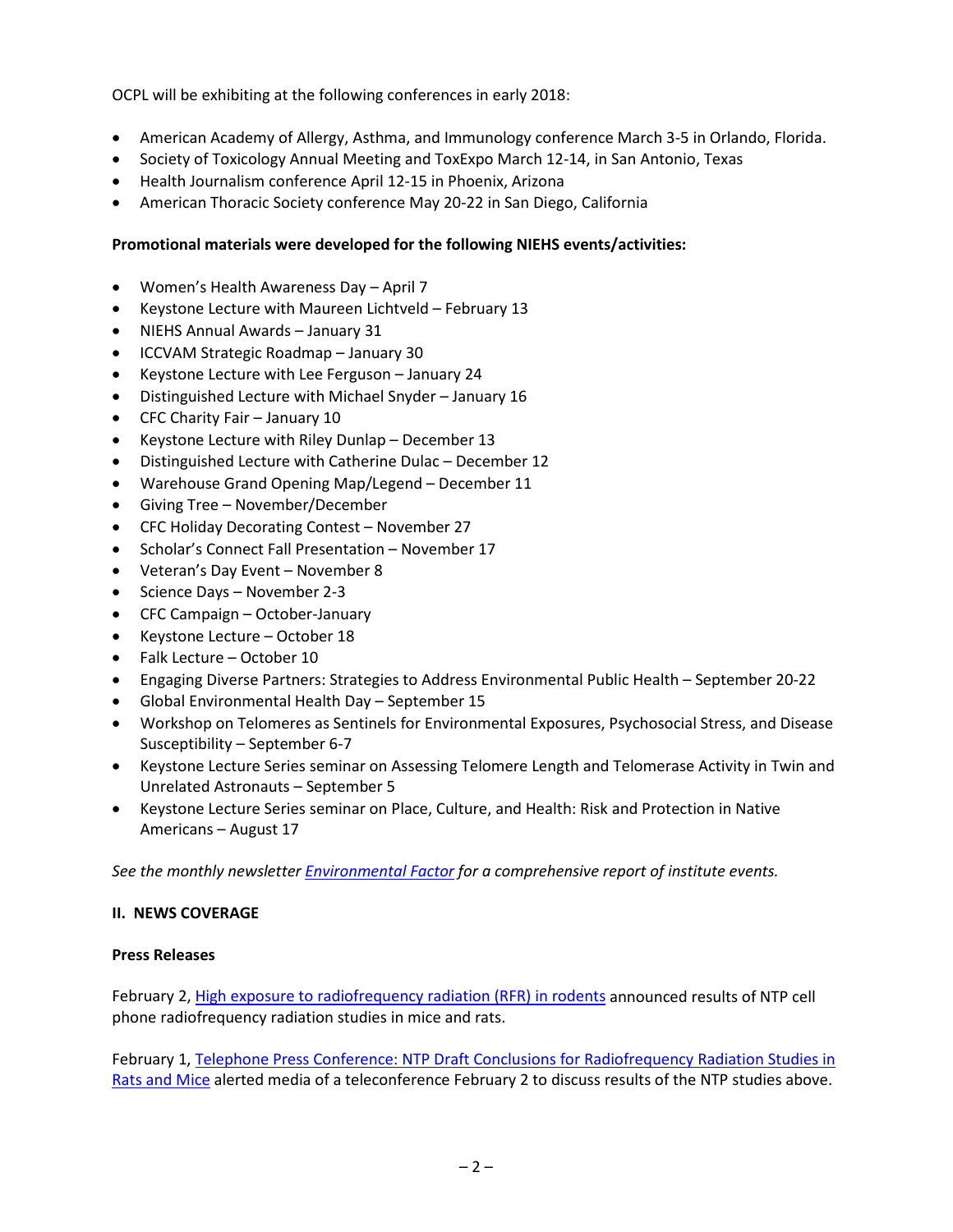January 30, [Roadmap to Guide Progress Toward Replacing Animal Use in Toxicity Testing](https://www.niehs.nih.gov/news/newsroom/releases/2018/january30/index.cfm) announced the publication of a new NTP report, A Strategic Roadmap for Establishing New Approaches to Evaluate the Safety of Chemicals and Medical Products in the United States.

January 24, [New Tool Visualizes Employment Trends in Biomedical Science](https://www.niehs.nih.gov/news/newsroom/releases/2018/january24/index.cfm) reported on a new method developed by NIEHS scientists that will help science administrators better understand the numerous factors that contribute to career decisions of their trainees.

January 12, [Brian Berridge Tapped to Manage National Toxicology Program](https://www.niehs.nih.gov/news/newsroom/releases/2018/january12/index.cfm) announced the selection of the new NTP associate director.

December 20, [Defending Against Environmental Stressors May Shorten Lifespan](https://www.niehs.nih.gov/news/newsroom/releases/2017/december20/index.cfm) discussed results of a study, Cytokine signaling through Drosophila Mthl10 ties lifespan to environmental stress, conducted by DIR scientists and colleagues in Japan.

November 20, [Allergens Widespread in Largest Study of U.S. Homes](https://www.niehs.nih.gov/news/newsroom/releases/2017/november30/index.cfm) reported study findings in an article, Bedroom allergen exposures in US households, published in the Journal of Allergy and Clinical Immunology by NIEHS Scientific Director Darryl Zeldin, M.D., and colleagues.

October 6, [DNA Damage Caused by Cancer Treatment Reversed by ZATT Protein](https://www.niehs.nih.gov/news/newsroom/releases/2017/october6/index.cfm) discussed a study, ZATT (ZNF451)-mediated resolution of topoisomerase 2 DNA-protein cross-links, published in the journal Science, by DIR researchers and colleagues.

September 19, [Gulf Spill Oil Dispersants Associated with Health Symptoms in Cleanup Workers](https://www.niehs.nih.gov/news/newsroom/releases/2017/september19/index.cfm) reported on an article in Environmental Health Perspectives, Respiratory, dermal, and eye irritation symptoms associated with Corexit EC9527A/EC9500A following the Deepwater Horizon oil spill: findings from the GuLF STUDY.

#### **News Coverage of NIEHS Science, Researchers, and Activities**

February 2018 — 1265 news stories (as of February 7) January 2018 — 316 December 2017 — 569 November 2017 — 628 October 2017 — 589 September 2017 — 994

#### **Highlights from Newspapers, Trade Papers, and National Magazines (see full stories at end of report)**

January 24, **North Carolina Health News** wrote "Republican Congressmen Challenge North Carolina Scientist." Linda Birnbaum, Ph.D., quoted.

January 5, **Science** discussed "Air pollution's hidden impacts." NIEHS mentioned.

December 1, **Microwave News** highlighted the NTP cell phone study in "The Anatomy of a Rumor." John Bucher, Ph.D., of NTP quoted.

November 18, **Ensia** wrote "Most Americans drink fluoridated water. Is this a good thing?" Birnbaum quoted.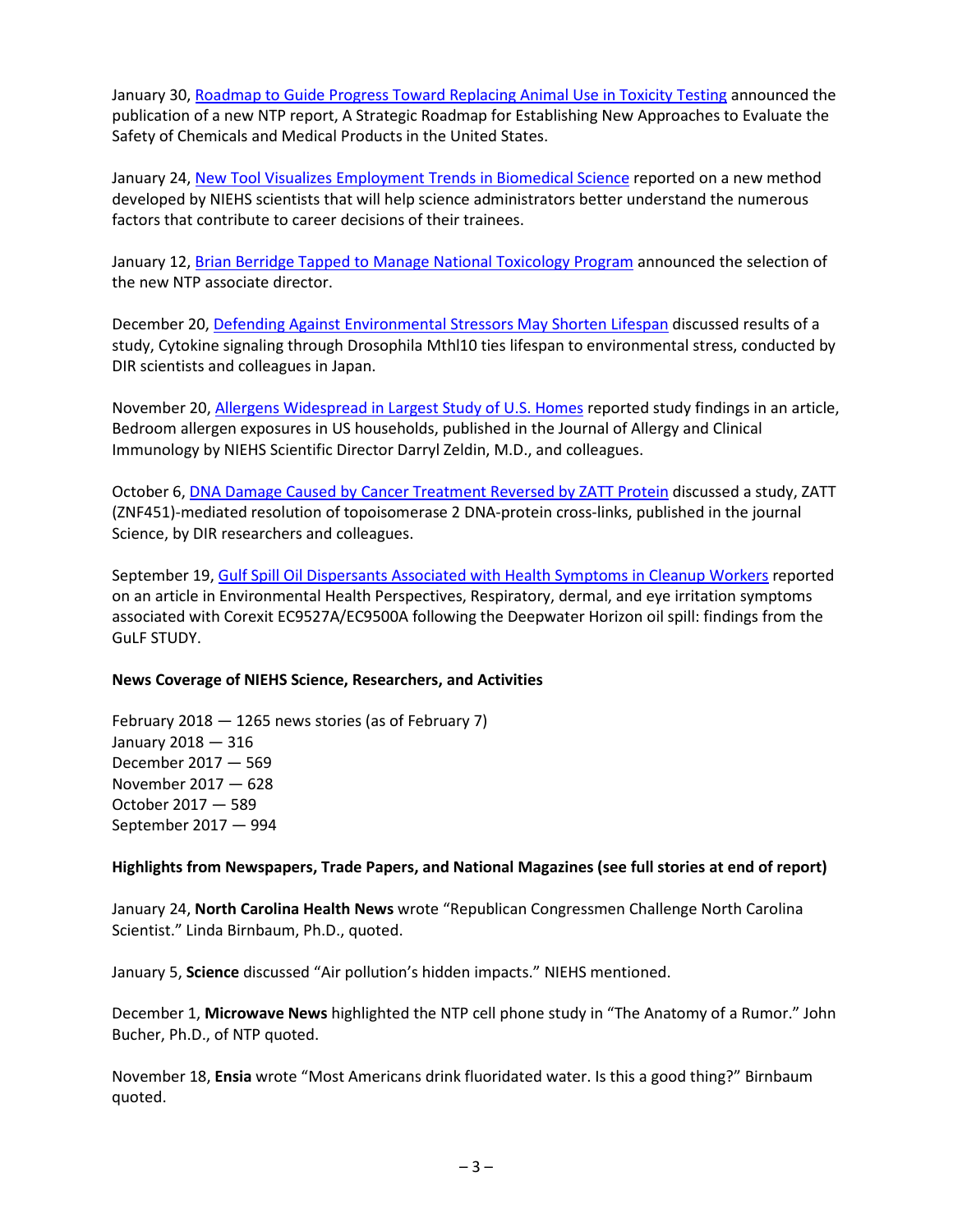November 8, **Scienceline** discussed the GuLF STUDY findings on Corexit, a chemical used in the Gulf oil spill, in the article "Clean-up chemical at the BP Oil Spill tied to health problems." Dale Sandler, Ph.D., of DIR quoted.

November 1, **Scientist** wrote "Getting drugs past the blood-brain barrier." Ron Cannon, Ph.D., of DIR quoted.

October 27, **SFGate** mentioned "Safety resources for wildfire recovery highlighted by the OSHA Training Center at Chabot-Las Positas Community College District." NIEHS mentioned.

October 10, **News-Medical** ran a story on "Multivitamin use during pregnancy could protect children from autism with intellectual disabilities." NIEHS mentioned.

October 6, **MSU Today** highlighted NIEHS-funded Superfund Program study results in "MSU research breakthrough could clease soil, sediment, and water pollution."

October 5, **Durham Herald-Sun** ran feature story on cryo-electron microscopy in "The technology won a Nobel Prize. Now Duke and UNC are getting into the game." Mario Borgnia, Ph.D., of DIR mentioned.

September 20, **Pittsburgh Post-Gazette** noted CPSC decision to ban organohalogen flame retardants in "Landmark decision on household products with toxic flame retardants protects children from harmful chemicals." Birnbaum quoted.

September 20, **Chicago Tribune** also ran story on petition to ban organohalogen flame retardants, prior to CPSC decision being made, in "Will federal safety panel ban toxic flame retardants in household products." Birnbaum quoted.

September 19, **MedicalXpress** highlighted GuLF STUDY results in "Gulf spill oil dispersants associated with health symptoms in cleanup workers." Birnbaum and Sandler quoted. Richard Kwok, Ph.D., and Lawrence Engel, Ph.D., of DIR mentioned.

September 16, **Times Union** wrote "Mission for safety in disaster's wake" about worker training of clean-up workers in Houston after hurricane. Mentioned NIEHS-funded training.

September 15, **Washington University** discussed study results in "Medical history can point to earlier Parkinson's disease diagnosis." Mentioned partial funding from NIEHS.

September 5, **Texas A&M University** discussed public health impacts of disasters in "Protecting public health: a whole community approach to disaster recovery." Mentioned funding from NIEHS.

### **III. PUBLIC INFORMATION AND OUTREACH**

In accordance with popular trends, NIEHS continues to expand its use of social media in effort to reach new audiences with its environmental health messages. At present, NIEHS posts content through the following platforms:

- [Facebook](https://www.facebook.com/NIH.NIEHS) (targeted to a more general audience)
- [Twitter](https://twitter.com/niehs) (targeted to both the general public and science community)
- [LinkedIn](https://www.linkedin.com/company/national-institute-of-environmental-health-sciences-niehs-) (targeted primarily to those in the environmental health career field)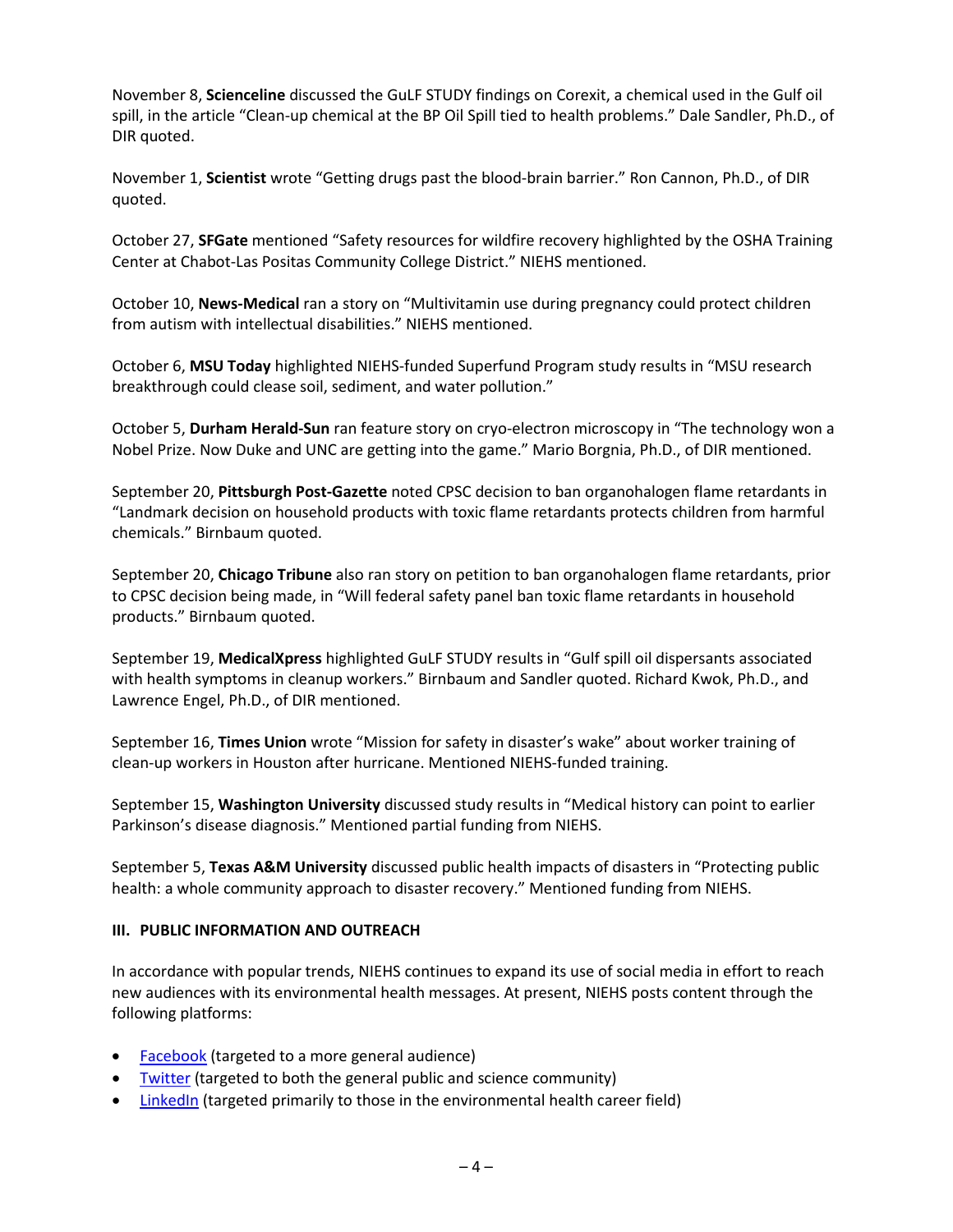### **Social Media Growth Trends**

The fall and winter months of 2017/2018 saw continued growth in NIEHS social media followership. From September 1 to February 8, our numbers increased as follows:

- The NIEHS Twitter feed (@NIEHS) saw its followership grow from 14,212 to 14,671.
- The NIEHS Facebook page saw its followership grow from 18,216 "likes" to 18,442.
- The NIEHS LinkedIn page saw its followership grow from 2,231 to 2,417.

### **Social Media Highlights**

During this same period, OCPL used social media to promote NIEHS programs and research in conjunction with the following national health observances:

- National Childhood Obesity Awareness Month (NIEHS/EPA Children's Environmental Health and Disease Prevention Research Centers childhood obesity webinar) — September
- World Alzheimer's Month (2016 Press Release: Seafood Consumption May Play a Role in Reducing Risk for Alzheimer's) — September
- National Women's Health and Fitness Day (NIEHS Women's Health research) September 27
- National Health Education Week (Brochures and Factsheets page) October 16-20
- National Breast Cancer Awareness Month (Enviro Health Topics: Breast Cancer) October
- Children's Environmental Health Day (promoted official observance webpage) October 12
- National Lead Poisoning Prevention Week (Enviro Health Topics: Lead, NIEHS Kids: Lead Poisoning webpages) — October 22-27
- Lung Cancer Awareness Month (EPH article on lung cancer and air pollution) November
- National Alzheimer's Disease Awareness Month (Enviro Health Topics: Neurodegenerative Diseases) — November
- National Birth Defects Prevention Month (NIEHS resources on children's health, specifically our work with understanding cleft palate) — January

OCPL also promoted the following grantee projects/press releases through social media:

- Gulf Spill Oil Dispersants Associated with Health Symptoms in Cleanup Workers (NIEHS)
- DNA Damage Caused by Cancer Treatment Reversed by ZATT Protein (NIEHS)
- Arsenic Exposure in U.S. Public Drinking Water Declines Following New EPA Regulations (Columbia University School of Public Health)
- How Chronic Inflammation Tips the Balance of Immune Cells to Promote Liver Cancer (UC San Diego School of Medicine)
- Allergens Widespread in Largest Study of U.S. Homes (NIEHS)
- Defending Against Environmental Stressors May Shorten Lifespan (NIEHS)
- Weekly Fish Consumption Linked to Better Sleep, Higher IQ, Penn Study Finds (University of Pennsylvania)
- Brian Berridge Tapped to Manage National Toxicology Program (NIEHS)
- New Tool Visualizes Employment Trends in Biomedical Science (NIEHS)
- Roadmap to guide progress toward replacing animal use in toxicity testing (NIEHS)
- Telephone Press Conference: NTP Draft Conclusions for Radiofrequency Radiation Studies in Rats and Mice (NIEHS)
- High Exposure to Radiofrequency Radiation Linked to Tumor Activity in Male Rats (NIEHS)